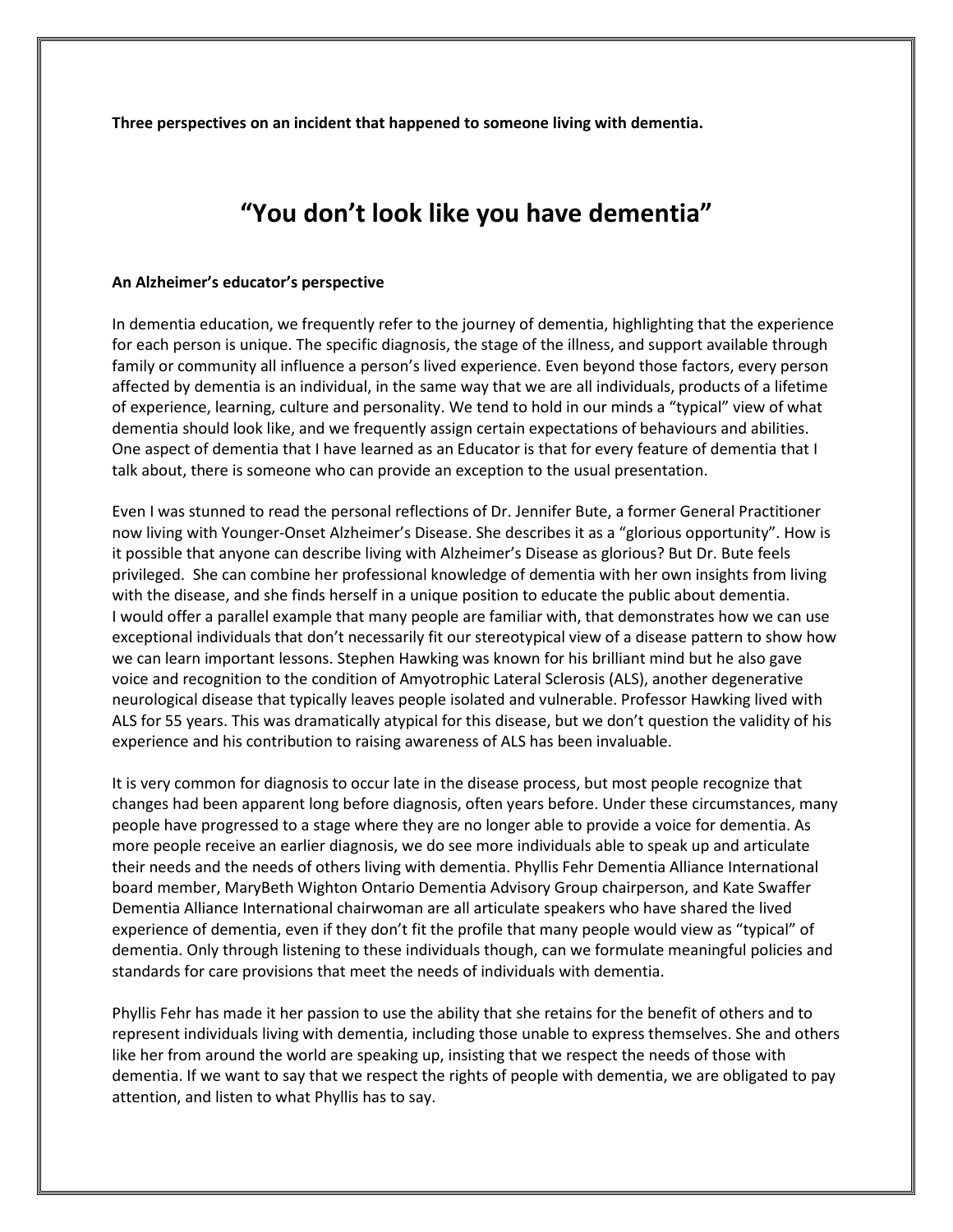## **A person with dementia's perspective**

Can you tell me what someone who has Alzheimer's look like?

Is he/she old or are they young, does he/she look a certain way, does he/she look disabled or like everyone else?

Is the way person's with dementia are viewed different than others, if so, why is this? Is this due to lack of public awareness, lack of education or the lack of knowledge about this disease.

My name is Phyllis, I am a registered nurse, grief and bereavement councillor, researcher and a person living with Alzheimer's. I speak on many topics about Alzheimer's from a personal perspective. I will take a moment to tell you about an incident that happened recently.

At a recent day in geriatric education I gave my speech and I thought things had gone very well. When we opened it up to the floor for questions a physician got up and asked the first question: Do you still drive? "Yes, I still drive," I replied.

He retorted, "If you were my patient, I would be hard-pressed to diagnose you with mild cognitive impairment, let alone Alzheimer's." At this point he also stated that if I were his patient he would be hard pressed to diagnose me with Alzheimer's.

It was at this point that I started to feel like I was being questioned as to the validity of my diagnosis and left me feeling like I was being attacked. In order for me to continue to take more questions I gently told him I would take no further questions I directed my attention to the next hand that went up.

The truth is I don't believe he wanted to hear this… plus, his manner was so off-putting I didn't have the presence of mind with dementia to inform him that due to Alzheimer's, it takes me longer to digest and understand information and questions.

I could have said that that I have self-imposed limitations, for driving. These include not driving at night, routinely driving with family members who will let me know if I can still drive or not. I don't drive on major highways… but I did not say any of this.

During the break he approached me at the booth for the Alzheimer's Society. Again he began asking questions. He was very dismissive to what I was saying as if he had his own agenda and again I became dismissive and walked away after handing him pamphlets on Alzheimer's.

The way I was questioned about my disease and the validity of my diagnosis happens more frequently to those of us living with Alzheimer's and dementia than most people would like to believe.

This upset me deeply, and I dwelled on it for about five day. I thought how can I turn this negative into a positive experience. That is when I decided I need to write about this incident so we can all see and understand what happens.